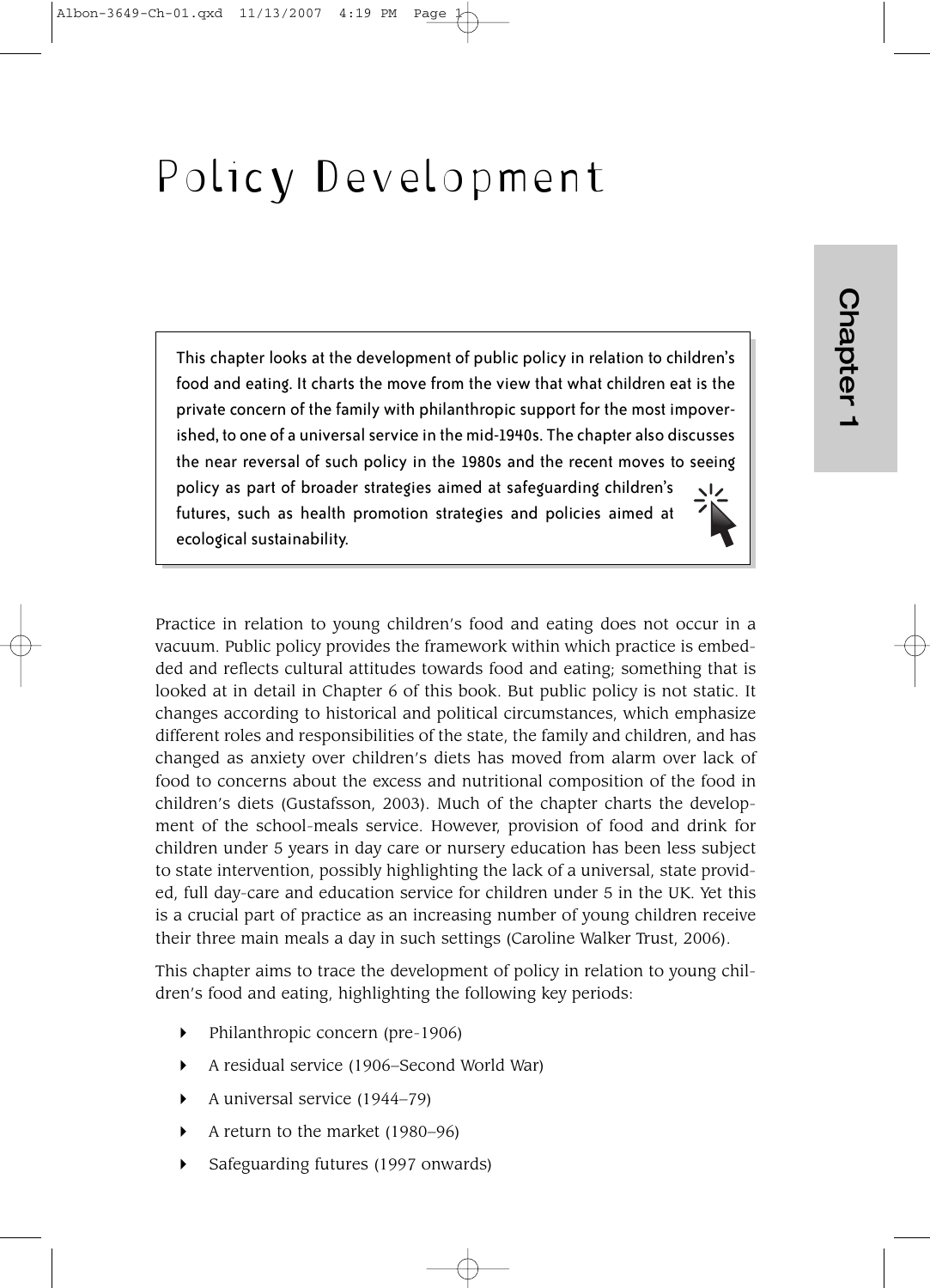## Philanthropic concern (pre-1906)

The advent of compulsory schooling in 1870 highlighted the extent of malnutrition in the school population (Rose and Falconer, 1992). Passmore and Harris (2004) point out that school-meals provision began to be argued for on education as opposed to health grounds, because there were concerns that children would be unable to benefit from the state education system owing to malnutrition. The early childhood pioneer, Margaret McMillan, believed it was indefensible to expect a hungry child to learn, and focused upon the health inequalities that existed between the rich and the poor, saying,'Below every strike, concealed behind legislation of every order, there is this fact – the higher nutrition of the favoured few compared with the balked childhood of the majority' (McMillan, quoted in Steedman, 1990: 15)

This echoes broader concerns, which ultimately lead to the development of school-meals provision. The 1899–1902 Boer War highlighted the number of recruits who were unfit to fight owing to malnutrition. This resulted in the setting up of a Royal Commission on Physical Deterioration, which was also a prime mover in the development of the 1906 Education (Provision of Meals) Act. Young (2002) also points out how the meals service developed as a response to the dire social conditions experienced by the growing industrialized city populations. He discusses the experience in Scotland where, in the 1870s, there were Day Industrial Schools that were known as 'Feeding Schools', which provided at least one hot meal a day. If parents could not pay, the cost was met by charitable institutions. It should also be noted that in 1879 Manchester was one of the first cities in England to provide meals for poor and malnourished children.

The growth in the public provision of food for poor children is indicative of the way that philanthropic support was beginning to be challenged as the foremost means to alleviating poverty. Young (2002) notes that at the beginning of the twentieth century the burgeoning Labour movement and working-class, socialist agitation had led the then Liberal government to introduce policies such as National Insurance. The introduction of the school-meals service could arguably be seen as part of other welfare reforms of the period. Moreover, there was a feeling that school-meals provision could also have social advantages such as inculcating good manners and cleanliness, both deemed as deficient in the working-class child (Young, 2002).

Young (2002: 8–9) summarizes the key factors that lead to the introduction of statutory school-meals provision as:

- An inducement to increase attendance at school
- A mechanism for increasing the stature and improving the health of the population
- A means of reducing crime and antisocial behaviour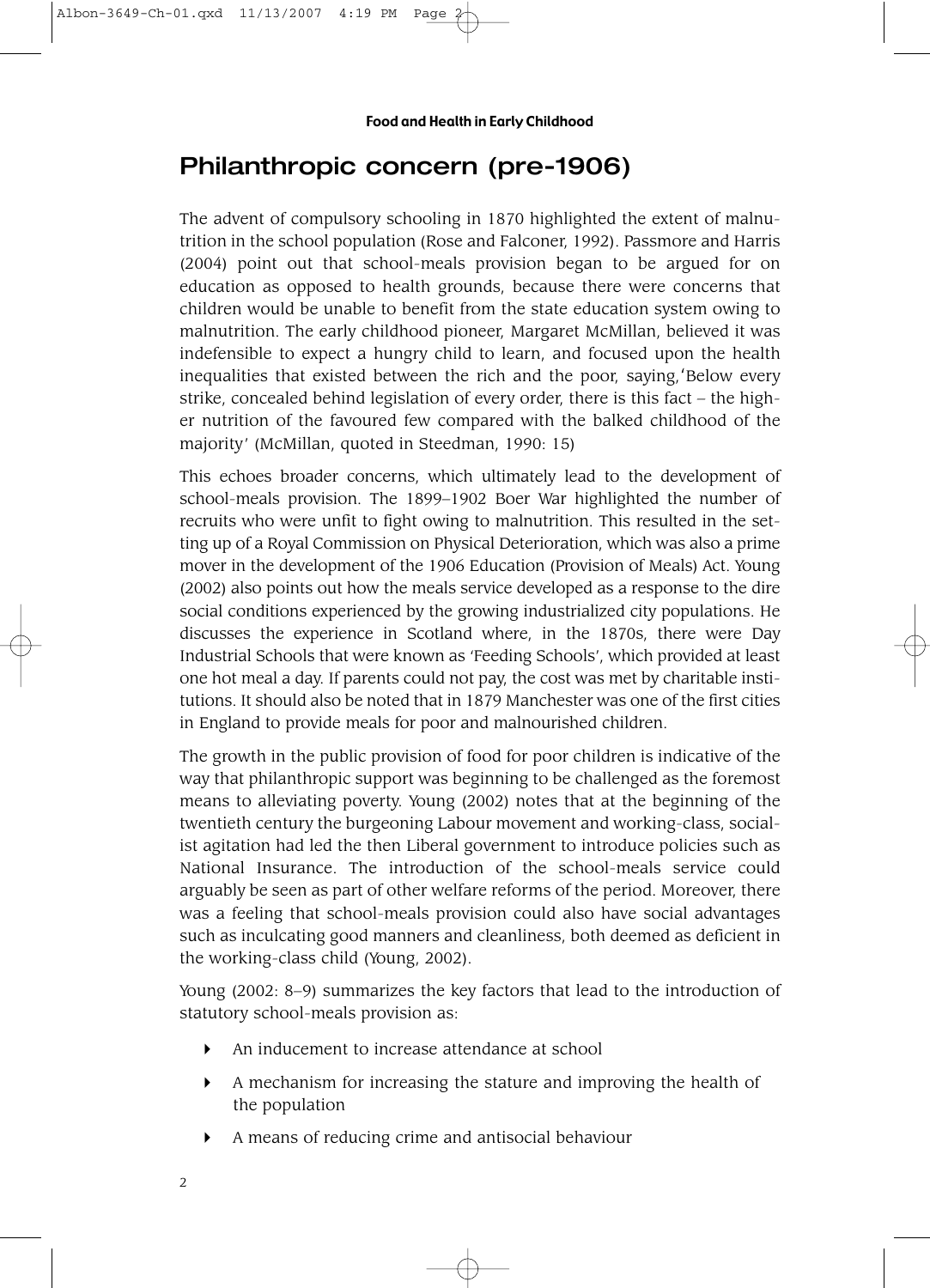- A means of inculcating good habits and manners
- A prerequisite for children to take full advantage of the education being provided
- A means of reducing the ill effects of privation on children during war-time
- A free service for those identified as most needy.

However, it is important to stress that despite the multitude of reasons that lead to the development of the school-meals service, some people were strongly against it. The provision of meals was believed to usurp traditional family responsibility and the duty each family had to nurture their own children (Gustafsson, 2003).

# A residual service (1906–Second World War)

Initially, the school-meals service developed as a service for the most impoverished children. The Education (Provision of Meals) Act of 1906 gave statutory authority to local education authorities (LEAs) to provide school meals. However we should be careful not to confuse this with a *duty* to provide meals for children. Until the Second World War, only 25,000 meals were provided even though there were 6 million children in school (Rose and Falconer, 1992).

Children who received a free dinner were often given a lesser quality dinner than those who paid and sometimes even ate separately (Passmore and Harris, 2004). The emphasis was on the quantity of food as opposed to the quality of the school dinner, as can be seen in this infant menu supplied by the Alexandra Trust for London County Council in 1906 (you can view it in full on http:// learningcurve.pro.gov.uk/britain1906-18/g2/cs2/g2cs2s3.htm).

### Dinner menus for infants

- Stewed beef or mutton, suet roll, potatoes and bread
- Beef stewed with peas, suet roll, potatoes and bread
- Mutton stewed with haricot beans, steamed potatoes, bread and suet pudding
- Rice, tapioca, macaroni or barley pudding with two slices of sultana bread and butter
- Stew very fine mince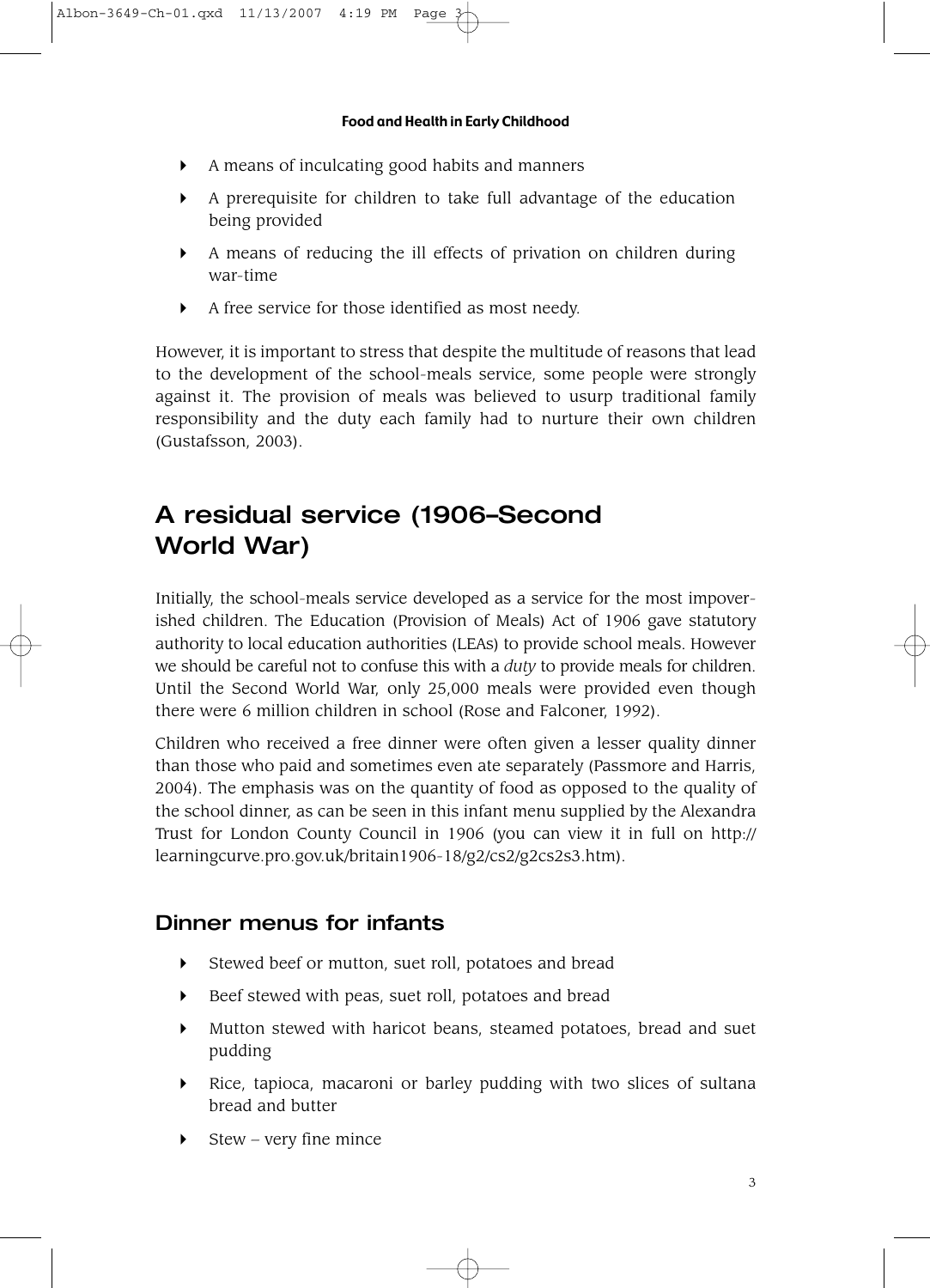- $\triangleright$  Baked custard, with bread and butter
- Savoury custard, with bread and butter

### Breakfast menus

- Cocoa, porridge and two slices of bread and butter
- Cocoa, three slices of bread and dripping
- Hot milk and bread, two slices of bread and jam or marmalade

### **Reflection point**



Look at the menu above. Does this menu reflect the kinds of food on offer to children at nursery or school today? In what ways does it differ?

Sharp (1992) notes that at the start of the First World War (1914), central government gave a 50 per cent grant for school meals, whereas previously money had come from local taxation within an expenditure limit set by central government. This resulted in a dramatic increase in the numbers of children receiving a meal, from 160,000 to 500,000. This grant was cut in the post-First World War period, which resulted in lower take-up of the provision, and in the 1930s there was increased targeting of school-meals provision to those deemed most needy, in order to direct scarce resources most efficiently. It was also during this time that the Milk Marketing Board introduced the School Milk Scheme, which ensured that poor and malnourished children received a third of a pint of free milk daily and those who were able to afford it were able to receive it at cost price (Passmore and Harris, 2004).

### **Activity**



For those children who received a free school meal, this had a significant impact on their health. Look at the National Archive web site (see http://learningcurve.pro.gov.uk/britain1906-18/g2/cs2/g2cs24b.htm). You will see a graph that charts the increase and decrease in weight of a group of children in 1907. Take a few moments to look at how the weight of these children decreased during the school holidays. It serves as a stark reminder that malnourishment due to lack of food was a real concern for families living in poverty during this period.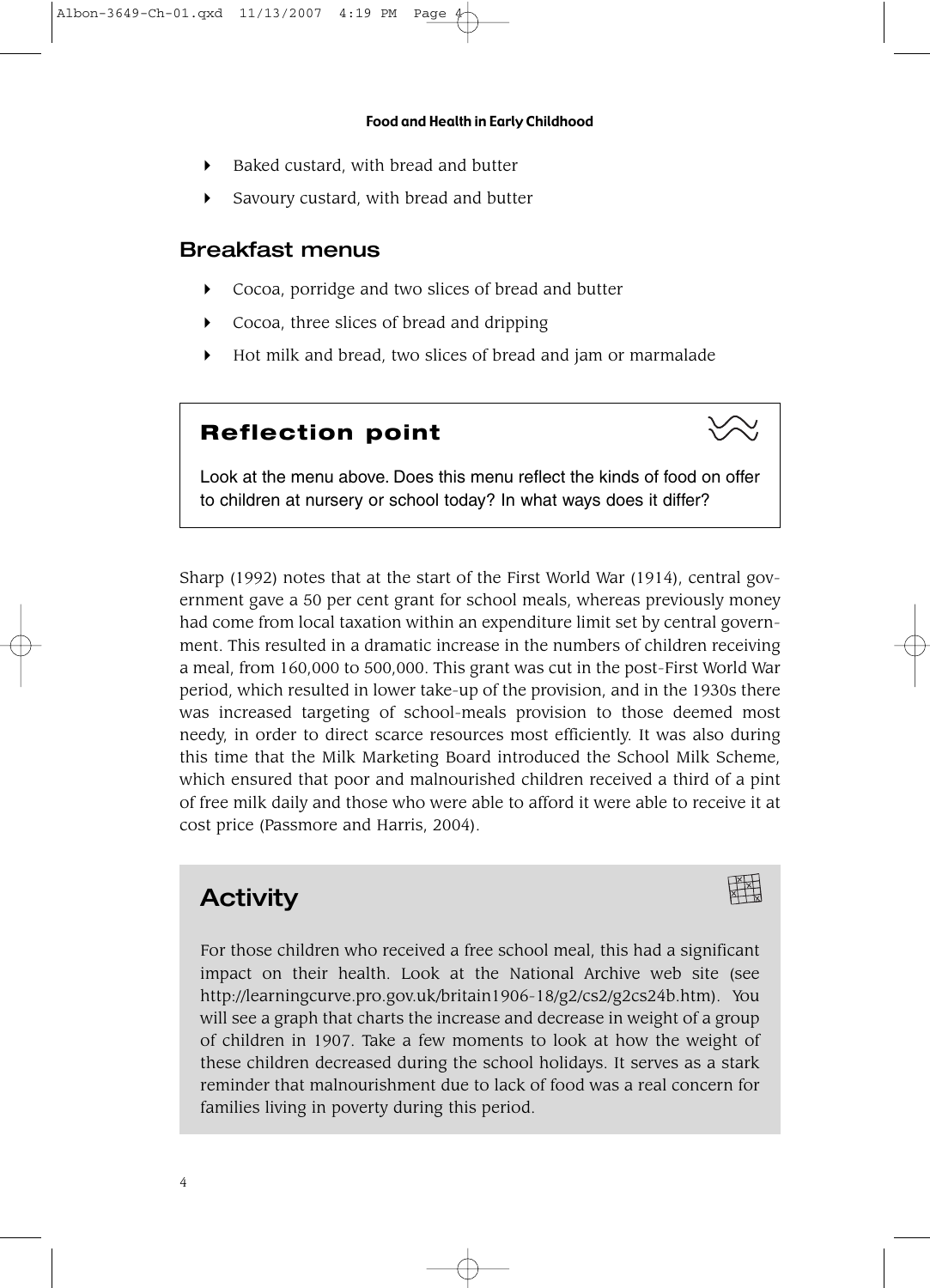Whilst this period of school meals reform is characterized by its concern for the most impoverished children, the development of the school meals service was also indicative of the increase in state interest and intervention in the private lives of the population (Gustafsson, 2003).

# A universal service (1944–79)

The Second World War heralded a dramatic shift in policy. It is important to see this shift as part of the wider package of welfare reforms introduced in the 1940s such as the development of the National Health Service. Rose and Falconer (1992) highlight how the development of the welfare state in the postwar period emphasized the importance of collective, free provision of services as an expression of social solidarity.

Sharp (1992) argues that there were four key factors that impacted upon school-meals policy in this period:

- 1 Domestic rationing, bought in as a result of food shortages, did not take into account the particular needs and requirements of children. School meals were a way of ensuring children got a nourishing meal each day.
- 2 Wartime bombing lead to large-scale movements of the population, such as the evacuation of children. This led to the development of large civic catering facilities.
- 3 Women were needed to work as part of the war effort, so school meals were seen as a key strategy in maximizing women's employment because women might be encouraged into employment in the comforting knowledge that their children were being fed while they were away.
- 4 A new policy of Family Allowance had been developed and this benefit included free school meals and milk as accompanying benefits.

In 1941 central government gave a 95 per cent grant to LEAs in order to fund the provision of school meals and there was a national campaign to expand the service (Passmore and Harris, 2004). Whilst, it might be easy to skim over figures like this, it is important to think carefully about what they signify: central government grants for the funding of the service on this scale were unprecedented and are an expression of the importance that was placed on meals provision at that time. In the same year, the Board of Education Circular 1571 set the first nutritional standards for school meals. These specified the quantities of protein and fat the meal should provide, reflecting the influence of rationing (Passmore and Harris, 2004).

The 1944 (Butler) Education Act, section 49, altered the provision of school meals to children. Significantly, LEAs were now *obliged* to provide milk and a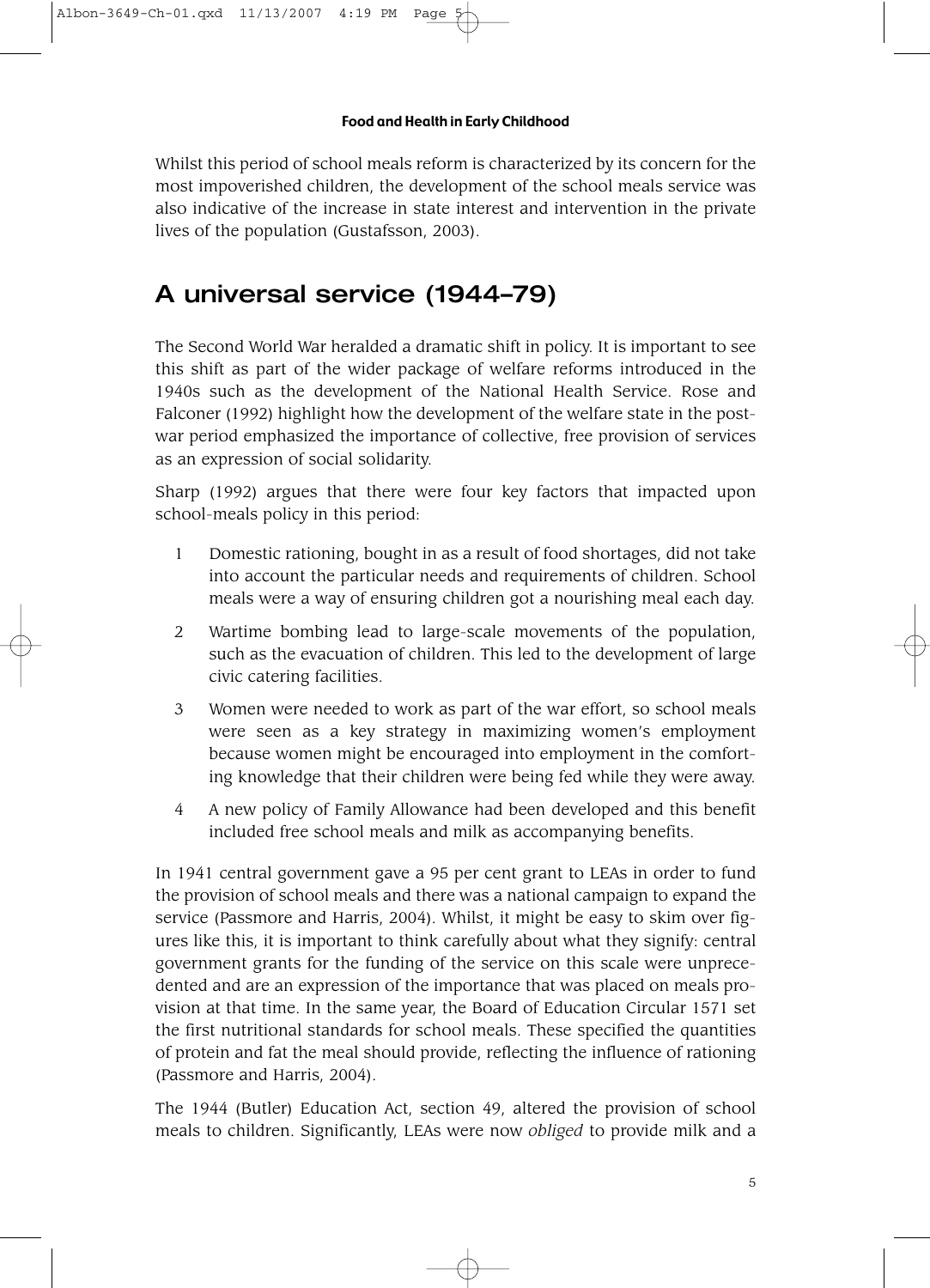meal for all pupils who wanted one, in both primary and secondary schools and at a cost of no more than the ingredients unless entitled to free meals. It also legislated that post-war buildings had to have a kitchen, which would enable them to cook meals suitable for the children's main meal of the day (Passmore and Harris, 2004). Nutritional experts were keen that all children had access to nutrients and calories; indeed this was seen as an entitlement, although, in practice, these nutritional standards were not standardized for the whole of the UK until 1965 (Gustafsson, 2003).

The impact of this policy was a huge increase in the number of pupils receiving a school meal each day. When school-meals provision was at its height in the 1960s, two-thirds of children were receiving a school dinner (Rose and Falconer, 1992). Yet we should not be seduced into thinking that all children ate the dinner that was offered to them. Even when collective provision was at its height, not all children ate it. Indeed the 1975 Department of Education and Science (DES) working party on nutrition in schools stated that children's diets in the home were now adequate in terms of daily intake of nutrients and there was recognition that there was wastage of school meals. The report urged LEAs to take into account the likes and dislikes of children when planning meals (Rose and Falconer, 1992).

# **Activity**

Whilst some families have always paid for school meals, they do not pay the full cost of the dinner. We should remember, that in subsidizing school meals, wealthier families benefit as well as poorer families. Should the school-meals service aim to redistribute resources and concentrate on providing a service for those most in need, as seen in the 1906 provision? Alternatively, should the school-meals service promote social cohesion and provide a universal service for every child?

Spend some time listing arguments and counter-arguments for each position.

As well as developing a collectivist approach to school-meals provision, and we should note that the original intention was that it should develop into a free service for all irrespective of the ability to pay – albeit that this was never delivered – the 1940s saw the beginning of provision of milk for pregnant and breastfeeding mothers as well as young children. The Welfare Food Scheme was developed as a universal benefit and provided mothers and children under the age of 4 years with milk; 'national formula' for babies if not breastfed and milk for pregnant women and women who breastfed their children. In addition, all children in nurseries or

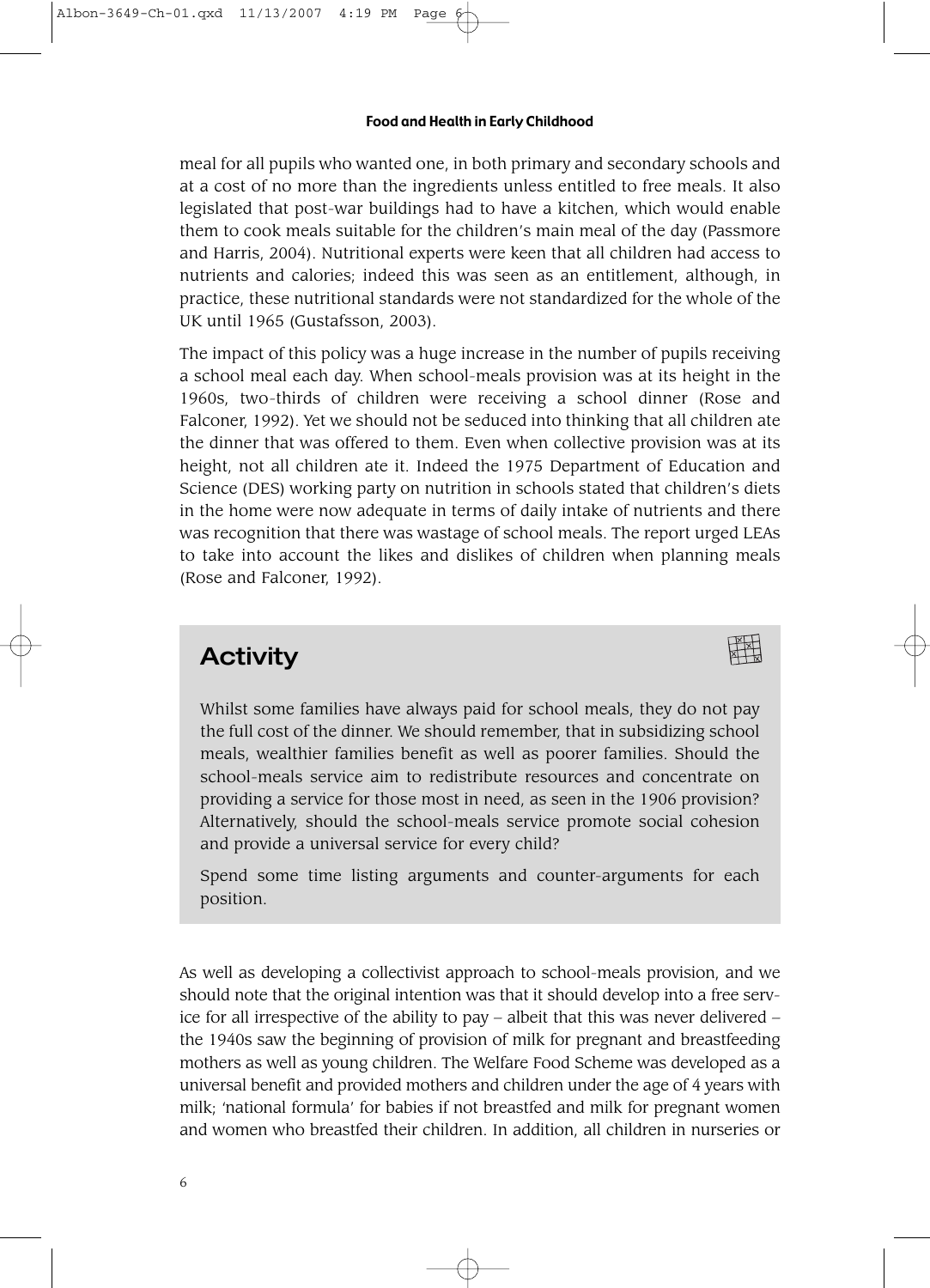day care were entitled to a third of a pint of milk daily (Buttriss, 2003). This universal service was another expression of the state having a strong role in providing welfare services for *all* its citizens, not just those who need them most.

In summing up this section, we can see that a strong state, providing universal services as a right of citizenship characterizes this period. The Second World War had introduced government control of food, and indeed of other areas of social life, to an unprecedented level and the changes to school-meals provision in 1944 and the Welfare Food Scheme can both be positioned as an expression of social solidarity and an investment in the future citizenship of the nation.

## A return to the market (1980–96)

Despite the optimism of the post-war period, there was a growing feeling that the collective provision of meals for young children was unnecessary, costly and, at its most extreme, damaging in terms of discouraging parents from taking responsibility for their own children. Rose and Falconer (1992: 350) quote Arthur Seldon, from the Institute of Economic Affairs as proclaiming in the 1970s, 'Free or subsidized school meals do not teach parents to be less destitute, less irresponsible or less ignorant.'

From this, we can see a growth in thinking that for the vast majority of people, individual families should be responsible for the greater part of their children's care, unencumbered by the 'nanny state', which echoes previously held concerns when the 1906 Act was proposed. The welfare state, then, if we examine Seldon's quotation more deeply, was perceived to be part of the problem in creating welfare dependency, supposedly encouraging parents to abdicate their responsibilities for their own children. Thus, in stark contrast to the post-Second World War period, the state's role in relation to school meals was increasingly viewed as one of providing a safety net solely for the most needy.

The reigning in of state provision in relation to children's dietary intake had begun prior to the 1980 Education Act. In 1971, Margaret Thatcher, when Secretary of State for Education, withdrew free school milk for children over the age of 7, unless there were medical grounds, which resulted in her being given the ignominious title of 'Thatcher the milk snatcher' (Rose and Falconer, 1992). However it was the 1980 Education Act, section 22, which signalled a significant change in policy direction in relation to school meals. Local education authorities had a duty to provide facilities where children could eat food bought from home, but only had a duty to provide a free meal for children whose parents qualified for means-tested benefits such as Social Security benefits. However this was later withdrawn for some, when the 1986 Social Security Act, which took effect in 1988, withdrew the right to free school meals for those families receiving Family Credit; a benefit that had replaced Family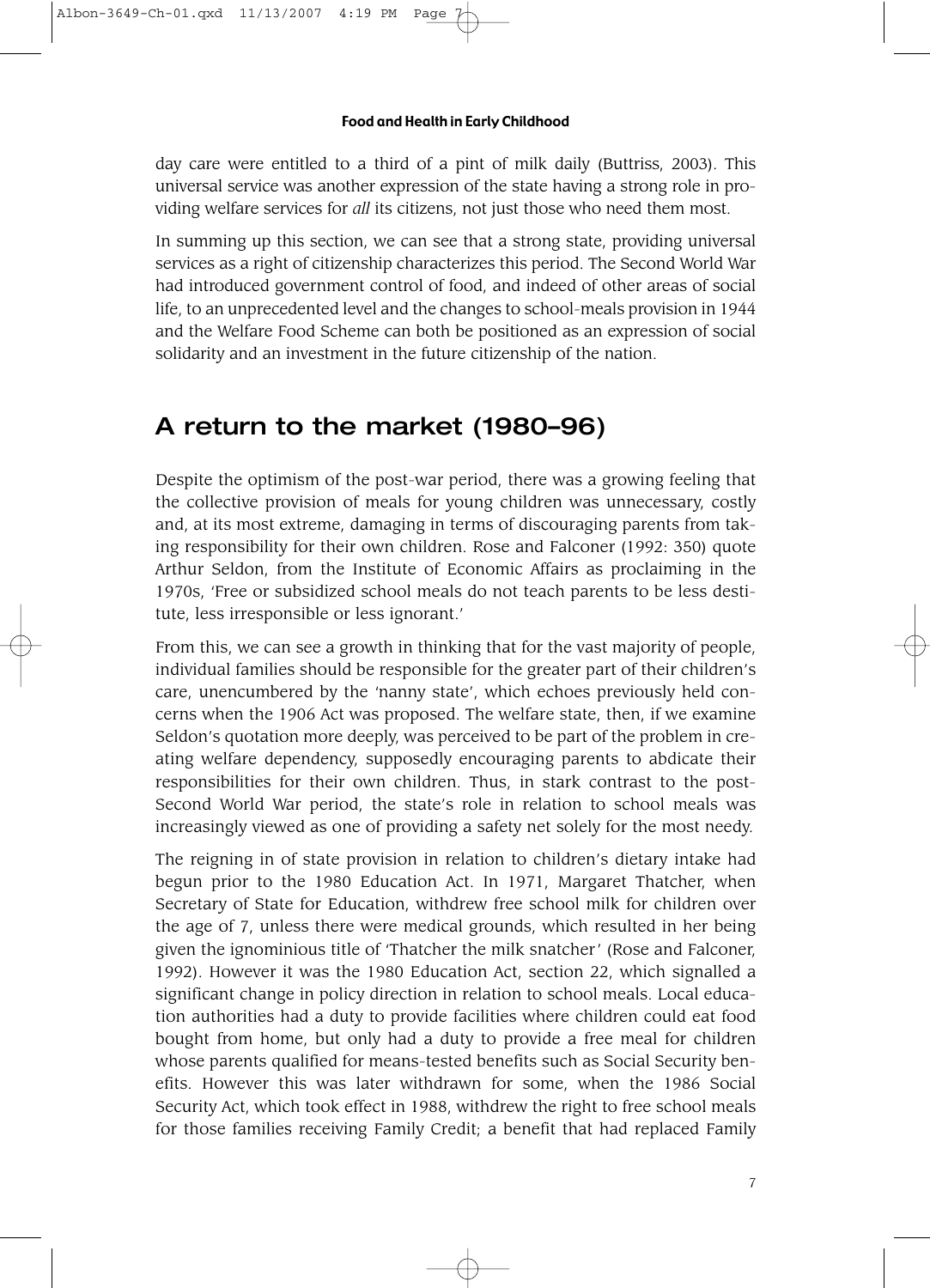Income Supplement (Rose and Falconer, 1992). Gradually, the definition of those entitled to a free meal became narrower.

Crucially, the 1980 Education Act abolished the nutritional requirements of the school meal and its fixed price. Taste was seen as an individual decision for parents and children to make as opposed to a collective one made on behalf of parents and children by the state (Rose and Falconer, 1992), and the money savings this gained were proclaimed as a positive way of saving public money. Central government was no longer responsible for the price rises of school meals – this responsibility now fell to LEAs.

In 1988, another key policy change was the introduction of compulsory competitive tendering (CCT) as part of the Local Government Act 1986. Whilst on the surface this may not seem to relate to school meals, it was significant in introducing competitive tendering for catering contracts for the school-meals service. Thus, LEAs had to put services such as school meals out to tender and invite bids from a range of caterers, resulting in the growth of managerialism and governance, which developed in order to monitor the quality of services not directly provided by the state (Gustafsson, 2003).

It is important to see this shift in policy from a universal, state-provided service to one that is contracted out to private catering firms, in terms of broader concerns about the welfare state at this time. The Conservative government at this time, which reflected New Right or neoliberal thinking, attacked welfare state provision for:

- *being inefficient and wasteful of resources* as there was no incentive to keep costs down if monies came from central government as opposed to locally managed resources
- *lacking competition* in the private sector, standards were perceived to be higher as people could choose from a range of options. Thus, poor suppliers of goods and services are driven out or improve the quality of their services in order to compete with more successful firms
- *being overly centralized* the notion of the 'nanny state' and distrust in state institutions was contrasted with individual responsibility – for oneself and one's family. Thus, the state's role in relation to welfare provision was seen as that of providing a safety net for those most in need rather than a universal service
- *lacking choice*  collective, standardized, universal provision was contrasted with the possibility of diverse provision that could be more responsive to the needs of the consumer. Note the use of the word 'consumer' here, as government thinking celebrated the notion of there being a welfare consumer, *choosing* from a range of welfare options as opposed to being *allocated* a standardized service.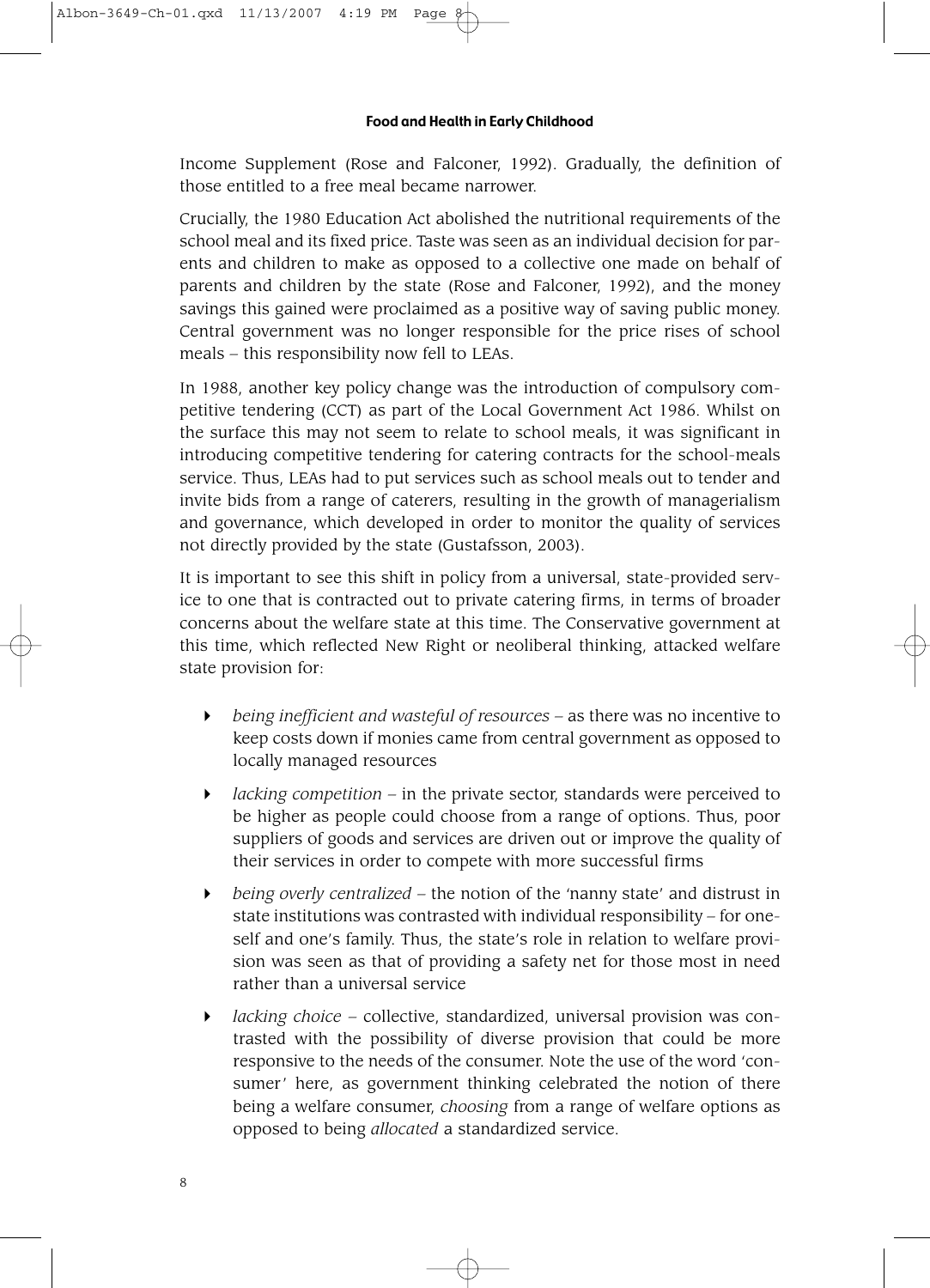The principle of choice was deemed to be an important one and one that we can see evidence of in cafeteria style dining rooms. However the Black Report (Townsend and Davidson, 1982) highlighted that free choice for young children around the food they wanted to eat was wrong as they might make unhealthy choices. Whilst this may not be too significant if the child receives a nutritious diet away from school, it may have a considerable negative impact on children living in poverty. Gustafsson (2003: 135) notes that the implementation of the 1980 Education Act,'signals a shift in the vision of the child, from being a collective recipient of stipulated, standardized provision to an individual consumer capable of selecting from a range of alternatives.'

### **Reflection point**



Reflect on the extent to which you think young children should be able freely to choose what they have to eat. Is the principle of free choice more important than that of equality of access to a healthy diet? Is there a middle ground whereby children have a range of healthy options to choose from? How might this work in practice? Are there disadvantages to this?

Passmore and Harris (2004) point out that alongside the changes in the way school meals were provided, by 1992 the Department of Health had developed a paper entitled 'The health of the nation', which set national targets for improving public health. Targets were set for diet and nutrition, such as lowering obesity and reducing coronary heart disease, and the role of schools in relation to children's food and eating was seen as needing to become one of health promotion. This linked to the World Health Organization's (WHO) first international conference on health promotion, which resulted in the Ottawa Charter (WHO, 1986). This marked a shift in thinking towards schools needing to become engaged with developing children's and young people's understanding, skills and attitudes about health and lifestyle in order to be able to make informed decisions.

Also significant during this period, was the ratification of the United Nations Convention on the Rights of the Child (UNCRC). Article 24 states that children have the right to health care, clean water to drink, nutritious food and a clean environment; thus enshrining a healthy diet as the right of *all* children. The UNCRC is important as it forms the basis for approaches to working with children, which include children as participants rather than passive recipients of services. In Chapter 7, we look at listening to children and health promotion more fully. Here, though, it should be noted that children's voices regarding their food and eating experiences at school or nursery are often absent in policy development (Gustafsson, 2003).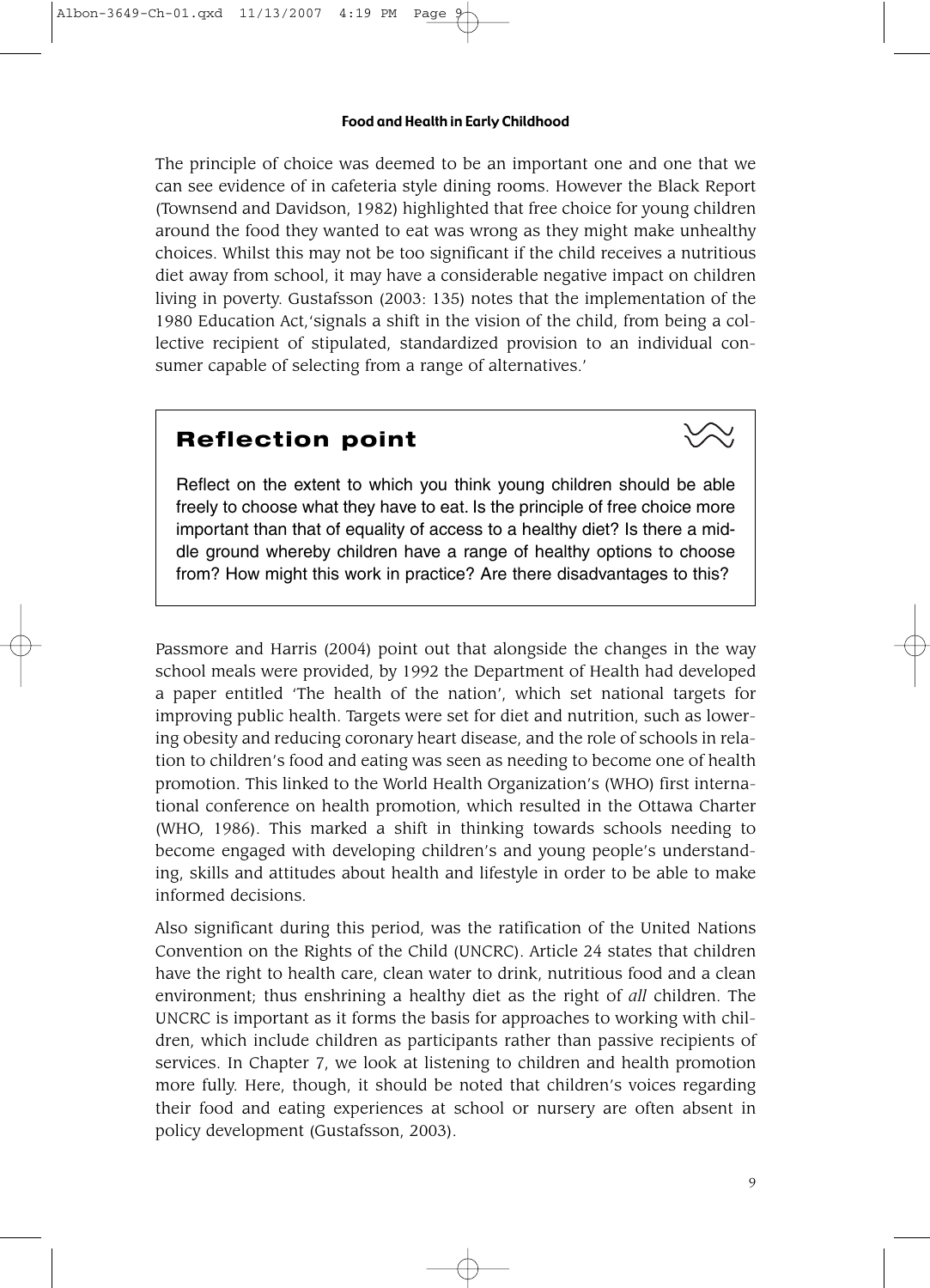In summing up this period, we should not underestimate the shift in policy at this time. Passmore and Harris (2004) consider the main points as:

- Provision of school meals became a discretionary local service, unless the child was entitled to a free meal
- The fixed price for school meals was removed
- Nutritional standards were abolished
- The entitlement of all to free milk was abolished
- School-meals services were subject to CCT.

# Safeguarding futures (1997 onwards)

In April 2005, following a high-profile television series and the 'Feed me Better' campaign, Jamie Oliver's visit to Downing Street put school meals high on the government agenda. The contracting-out of catering services had resulted in a consumer-led service, where profitability was elevated over nutrition (Passmore and Harris, 2004) and Jamie Oliver's campaign highlighted the poor quality of much of the food on offer to children in schools.

However, it would be a mistake to believe that Jamie Oliver was the sole voice in advocating change. Nutritionists had been active for many years in lobbying the government to change its policy in relation to school meals (Buttriss, 2005) and the deregulation of the school-meals service as well as the reduction in the numbers of children entitled to free meals had led to the formation of a pressure group called the School Meals Campaign in 1992, comprising a range of other groups including Child Poverty Action Group (Gustafsson, 2003). In addition, an expert panel in Scotland produced the report *Hungry for Success* (Scottish Executive, 2002), which envisioned a better school-meals service. Whilst these groups were influential, perhaps they did not have Jamie Oliver's high media profile in galvanizing a degree of public support, not least from the national media. However, we should remember that his campaign barely touched on meal-time provision for children under 5 years.

In thinking about policy since the Labour Party election victory of 1997, it would be wrong to believe that there has been a significant shift away from the market principles expounded by the successive Conservative party governments of the 1980s and 1990s. The language of the market, such as 'commissioning' services, still underpins much public policy, including that of policy in relation to young children and food. Noorani (2005) points out how in 1997 'Best Value' has replaced CCT in local authorities, who need to ensure that the quality and cost of services reflect what people want and can afford.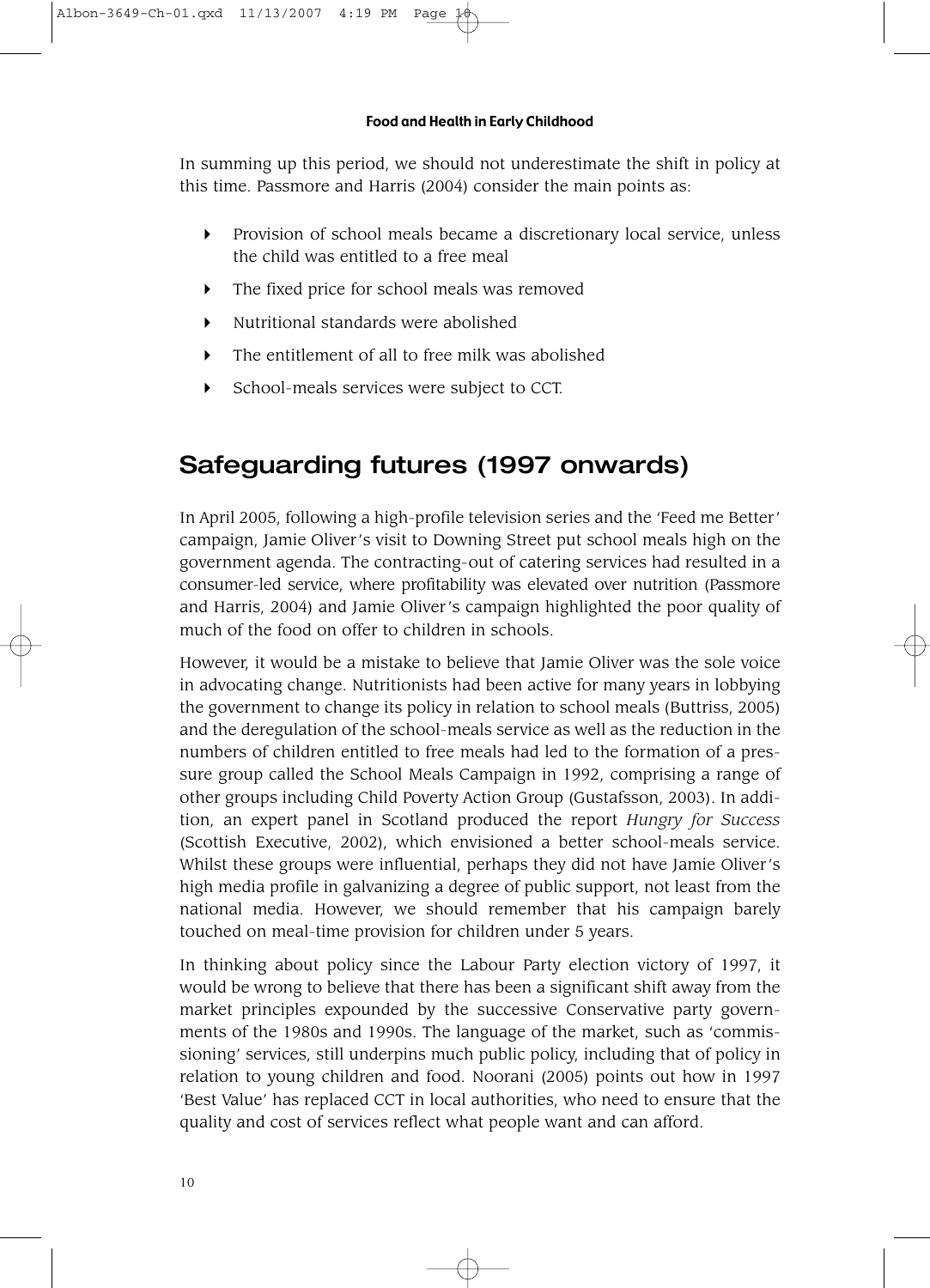Further to this, the UK government has been reluctant to legislate in the area of television advertising around unhealthy foods and drinks aimed at young children, particularly during children's prime viewing times: this has been viewed as a matter for parents to decide and a matter for voluntary discretion on the part of advertisers. This reluctance in turn could be viewed as unwillingness on the part of the government to interfere with private sector institutions. Scandinavian countries, for instance, have instituted a ban in this area (Gustafsson, 2003).

This seems to be changing. On the 31 March, 2007, restrictions on food advertising came into force in the UK, aimed at reducing the exposure of children to advertising of unhealthy foods. Companies wishing to advertise their food products during children's prime-time television are required to assess the nutritional composition of their product against the Food Standard Agency's Nutrient Profiling Model (www.food.gov.uk/news).

### A return to nutritional standards

In 2001, the Department for Education and Employment (DFEE) reinstated minimum standards for schools meals. This was a result of the strong connection made between diet and disease, and the importance of a nutritious diet in safeguarding a healthy future for all children (Passmore and Harris, 2004). The 2001 standards focus on food and food groups as opposed to nutrients, unlike the Scottish initiative 'Hungry for Success', and set standards for pre-schools, primary schools and secondary schools (Buttriss, 2005). Chapter 3 looks in detail at new guidance around food in schools.

### **Reflection point**

It has been reported that in some schools where the menu for school lunches was changed to bring them in line with healthy eating guidelines, parents protested that their children were no longer eating the food provided and are going hungry. In one school parents handed burgers, chips and fizzy drinks to their children though the school fence (Weaver, 2006). What can be done to prevent this sort of conflict?

In relation to childcare, National Standards for Childcare were published in Wales in 2000, 2001 in England, and 2002 in Scotland. These standards apply to a range of early years' provision:

- Full-day care
- Sessional care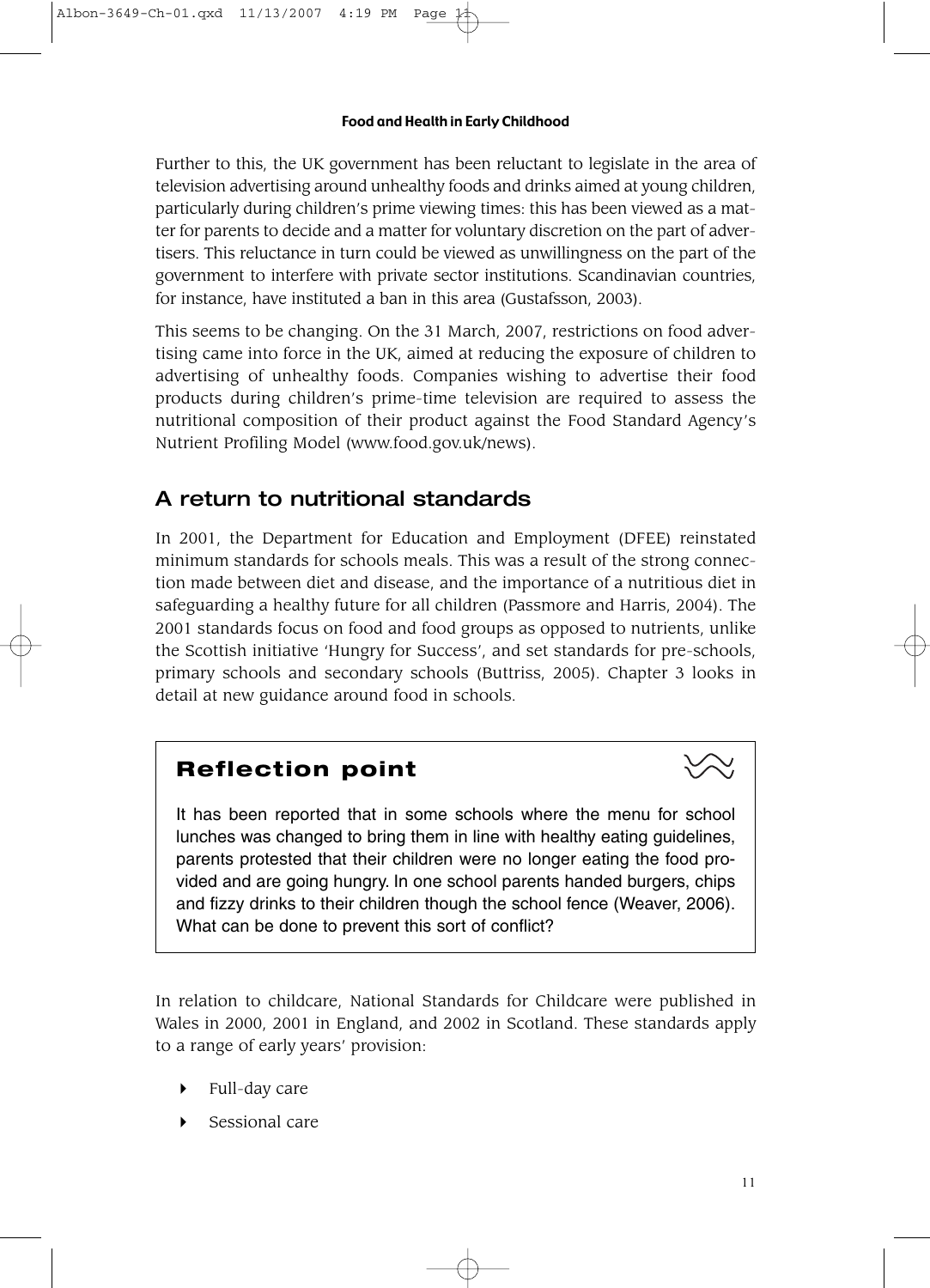- Crèches
- Out-of-school care
- Childminders.

Standard 8 looks at food and drink arrangements in childcare settings and offers guidance to providers as well as to inspectors. Providers need to ensure they have clear records of individual children's dietary needs; ensure there is access to fresh water and regular drinks and should provide healthy and nutritious meals and snacks for children, for instance. Whilst these standards are welcome, there is an assumption that all providers have an understanding of what 'healthy and nutritious' means' something that is not always borne out in practice (Caroline Walker Trust, 2006).

The Department of Health (2004c) document, *Choosing Health* was committed to reviewing school lunch nutritional standards. Following this, the government has implemented a range of measures such as developing a School Food Trust as an advisory body and has charged the Office for Standards in Education (OFSTED) with looking at the meals on offer in schools as part of its inspection duties. Importantly, there has been a £235 million commitment from government to transform meals.

In addition to school-based initiatives, the Welfare Food Scheme introduced in 1940 was reviewed by the Committee on Medical Aspects of Food and Nutrition Policy (COMA) and in 2002 the Department of Health proposed a scheme called 'Healthy Start' to improve the nutritional health of women and young children. This programme is seen as complementing Sure Start programmes, which, amongst other aims, endeavours to ensure children have a healthy start in life through breastfeeding (www.surestart.gov.uk). 'Healthy Start' includes more than just milk, but cereal based foods suitable for weaning as well as fruit. However, as Buttriss (2003) observes, these foods are not nutritionally compatible with each other and, given the benefits of milk in preventing dental caries, need careful monitoring. In addition, Buttriss highlights how the Department of Health has developed a programme of public education to help support pregnant mothers and carers to make informed choices with the vouchers they receive. The vouchers cover the following categories;

- pregnant women
- children aged 0–6 months,
- $\rightarrow$  6–12 months
- 1–5 years.

Policy at the present time also needs to be viewed more widely; as part of the Every Child Matters agenda (DfES, 2003), which identifies five key outcomes that are paramount to children's health and well-being: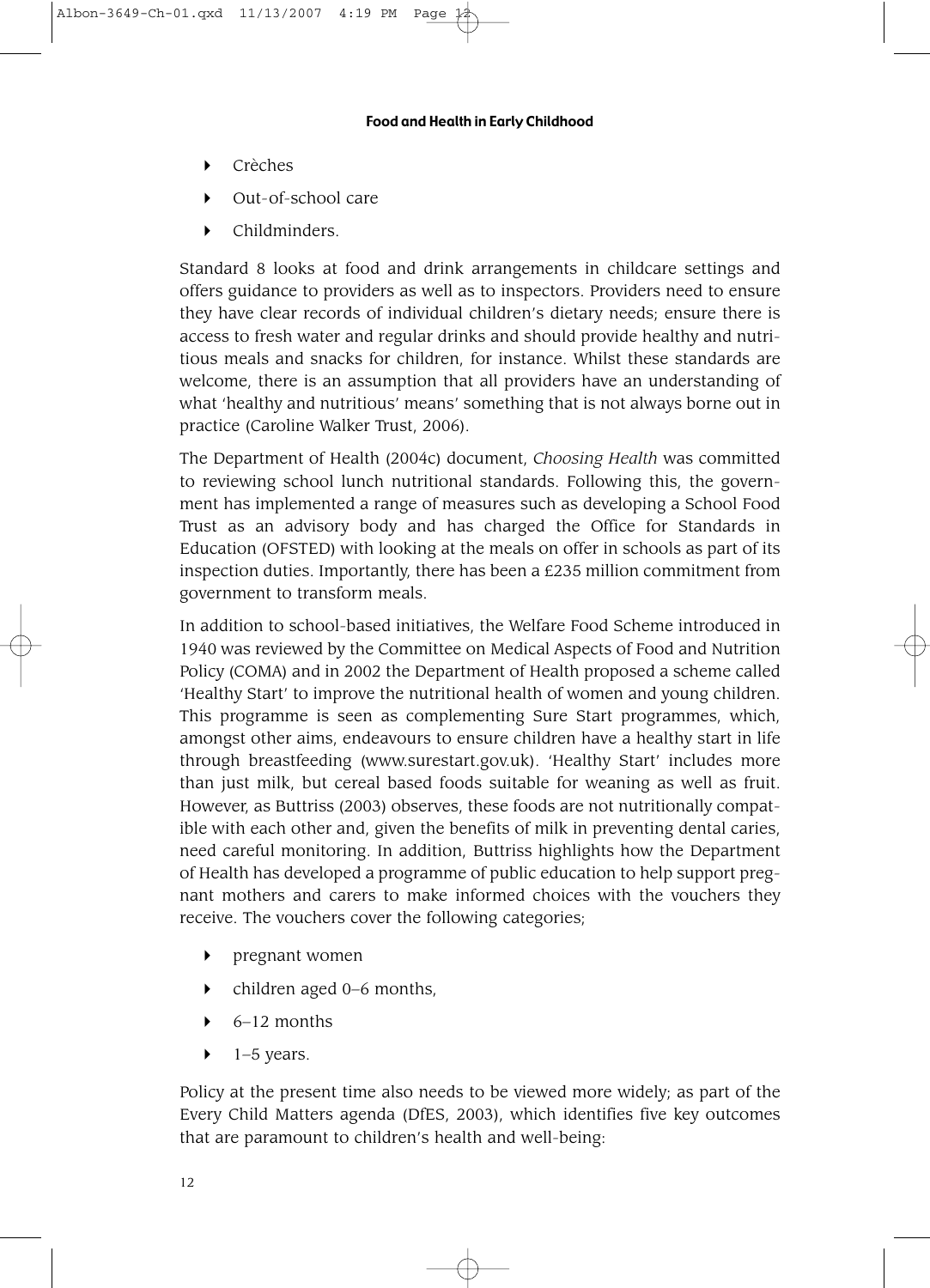- 1 Being healthy
- 2 Staying safe
- 3 Enjoying and achieving
- 4 Making a positive contribution
- 5 Economic well-being.

Healthy eating plays a key role in children's general health in both the short and long terms, and is a significant factor in the first of the outcomes. In addition to the Children Act 2004, the Ten Year Strategy for Childcare was announced in 2004, and aims to develop a high-quality national provision of childcare. The Caroline Walker Trust (2006: 16) argues that they would like 'the right of every child to good food to be a significant part of this new vision'. This is something we want to endorse.

In analysing policy direction at the current time, two further strands can be identified; health promotion and an ecological approach.

### Health promotion

There has been a shift since the end of the 1980s towards seeing nurseries and schools as playing an important role in health promotion and this has continued to gather pace in the early twenty-first century. In 1997, a White Paper was published called *Excellence in Schools* (DfEE, 1997), which aimed to enable all schools to become 'healthy schools'. Further to this, in 1999, the Department of Health report, *Saving Lives: Our Healthier Nation* also highlighted the key role schools ought to play in educating children about health, including healthy eating, leading to the National Healthy School Standard (NHSS). By May 2001, 30 per cent of English schools had achieved NHSS, which involves meeting quality standards around specific topics, including educating children about healthier eating and food safety as part of the curriculum.

£45 million of Lottery Fund money has been allocated for healthy eating projects involving children, parents and local communities. Important projects highlighted by Buttriss (2005) are:

- The NHSS has been further developed in order to emphasize wholeschool approaches to diet and exercise
- ▶ The Food in Schools Programme, led by the Department of Health, but as a joint initiative with the DfES has developed a tool kit that was launched in April 2005. The tool kit aims to help schools towards the Healthy School standards and support the healthy living blueprint
- The five-a-day school fruit and vegetables scheme.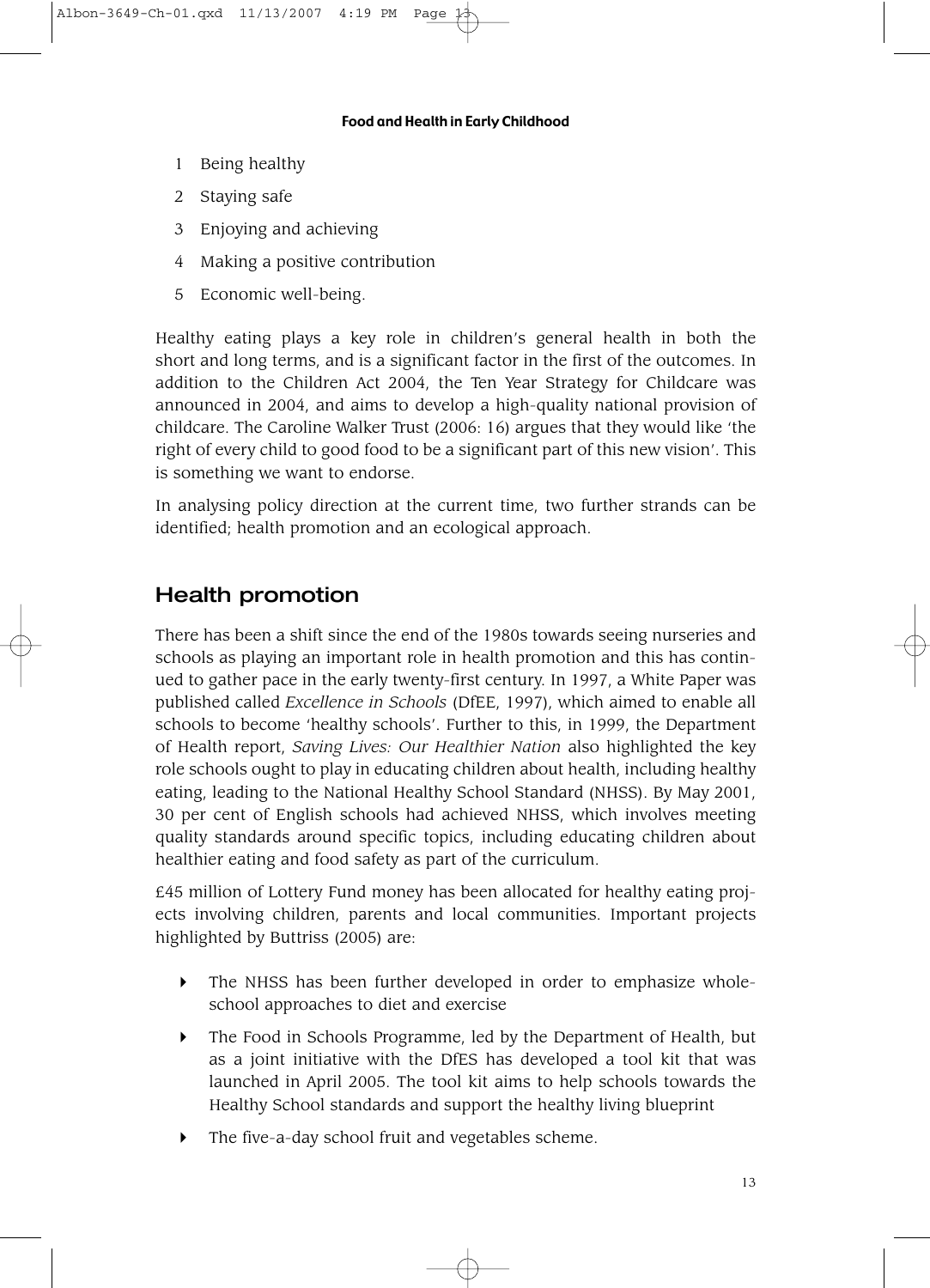# **Activity**

Albon-3649-Ch-01.qxd 11/13/2007 4:19 PM



Carry out an online search at www.foodinschools.org.uk and look for information about projects around healthier lunch-boxes, growing clubs, healthier breakfast clubs and healthier cookery clubs, and many more.

In 2000, Passmore and Harris (2004) point out that the National Curriculum was altered in order to promote a wider role for Personal, Social and Health Education (PSHE). The aim was to teach children how to develop a healthier, safer lifestyle and to teach them about healthy eating. The *Early Years Foundation Stage* 2008 curriculum guidance (www.standards.dfes/gov.uk/eyfs) includes guidance around promoting positive attitudes and self-care in relation to healthy eating.

Given the amount of activity there has been around health promotion in recent years, we might conclude that the state is moving towards a model whereby children are educated about how they can safeguard their *own* futures by learning how to make healthy choices, such as around diet and exercise. This can be contrasted with the state making those healthy choices on their behalf – particularly once reaching adulthood, as seen in wartime rationing and the school-meals provision developed in the 1940s. This is also reflected in the education programme to support mothers in making informed choices with their 'Healthy Start' vouchers rather than merely assigning them food and drink. The distinction is an important one. It highlights the reluctance of the government, and indeed much of the population, to sacrifice the choice associated with being a consumer with that of being a recipient of allocated state provision. We need only to look at the outrage amongst some parents over the changes in school meals, to reflect healthier eating options, to see evidence of this. Therefore, the role of government seems to have shifted to one of educating the public about healthy eating as opposed to making those healthy choices for them. In order to facilitate this, the government role has moved to one of *creating the right conditions* for these choices to be made or an enabling role (see, for instance, DoH, 2004c). One aspect of this can be seen in the increasing importance placed on multidisciplinary working; something we look at in Chapter 8.

### Ecological approaches

As well as the return to nutritional standards, the focus on health promotion and reforms to the Welfare Food Scheme, Morgan (2007) points to the development of an ecological approach to school food reforms. In 2005, the English report 'Turning the tables' was published, which recommended that food be procured in accordance with sustainable development principles, such as using local producers where possible. Morgan goes on to report how food plays a crucial role in the UK's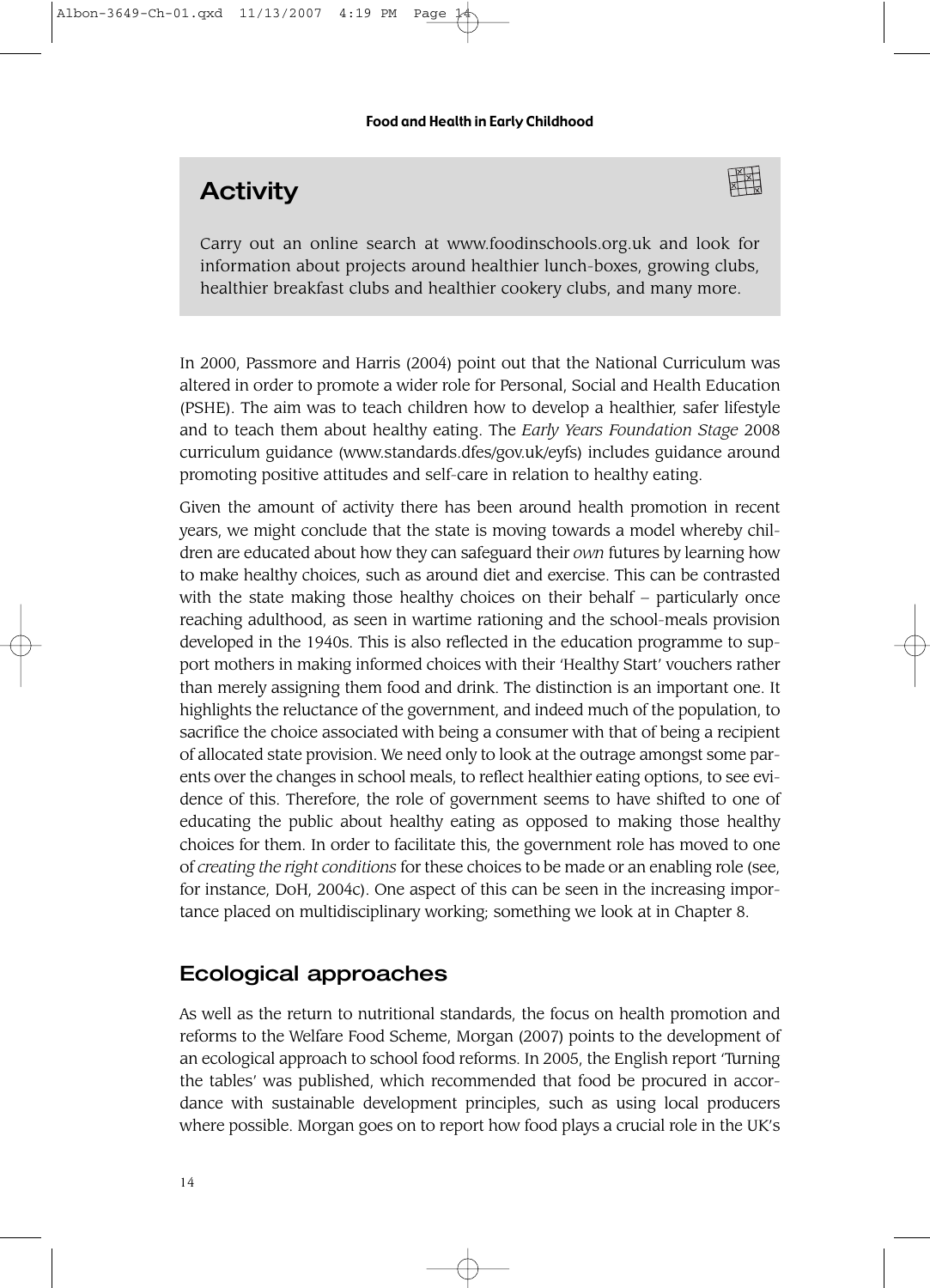sustainable development strategy. This ecological agenda can also be seen in the development of eco-schools (www.eco-schools.org.uk). This could be interpreted as another expression of the state's interest in safeguarding children's futures.

The final section in this chapter demonstrates that there has been a huge array of policy developments in relation to children and food in the past few years. There have been so many developments in such a short space of time and involving a range of different agencies that it is easy to feel exhausted when trying to keep abreast of them. Morgan (2007: 1) argues that the issue of school food is 'becoming a litmus test of the Labour government's avowed commitment to public health, social justice and sustainable development'. Whilst there have been positive moves forward since 1997, such as the reinstatement of nutritional standards for school meals, Gustafsson (2003) notes the absence of the child's voice in relation to public policy-making around school meals, despite the fact that they are the direct recipient of the service. As Chapters 5 and 6 demonstrate, food has a strong link to one's emotions and sense of identity, therefore transforming children's tastes and, consequently, diets will not happen overnight.

# Summary

- The development of policy in the area of children and food has undergone shifts in focus, which reflect wider political and cultural attitudes towards the roles and responsibilities of the state, the family and the child
- Initially the 1906 Education (Provision of Meals) Act was introduced to ensure that the most impoverished children received a meal enabling them to benefit from the relatively new national education system
- The post-Second World War period heralded universal, state provision of school meals and the Welfare Food Scheme for young children and pregnant and breastfeeding mothers. The numbers of children partaking of school meals increased dramatically and nutritional standards were stipulated by the state
- In 1980, the Education Act reversed the notion of a universal, stateprovided service to one of a duty for local education authorities to provide a safety net service for those children receiving benefits entitling them to free meals. Nutritional standards were abolished. Later in the decade, school meals services became subject to CCT
- $\triangleright$  Since 1997 there has been a plethora of policy in relation to children and food. Nutritional standards for school meals are now in place and there is an increasing focus on sustainability – an ecological approach to food and eating – and health promotion.

The chapter can be further summarized by way of a policy time line (Figure 1.1).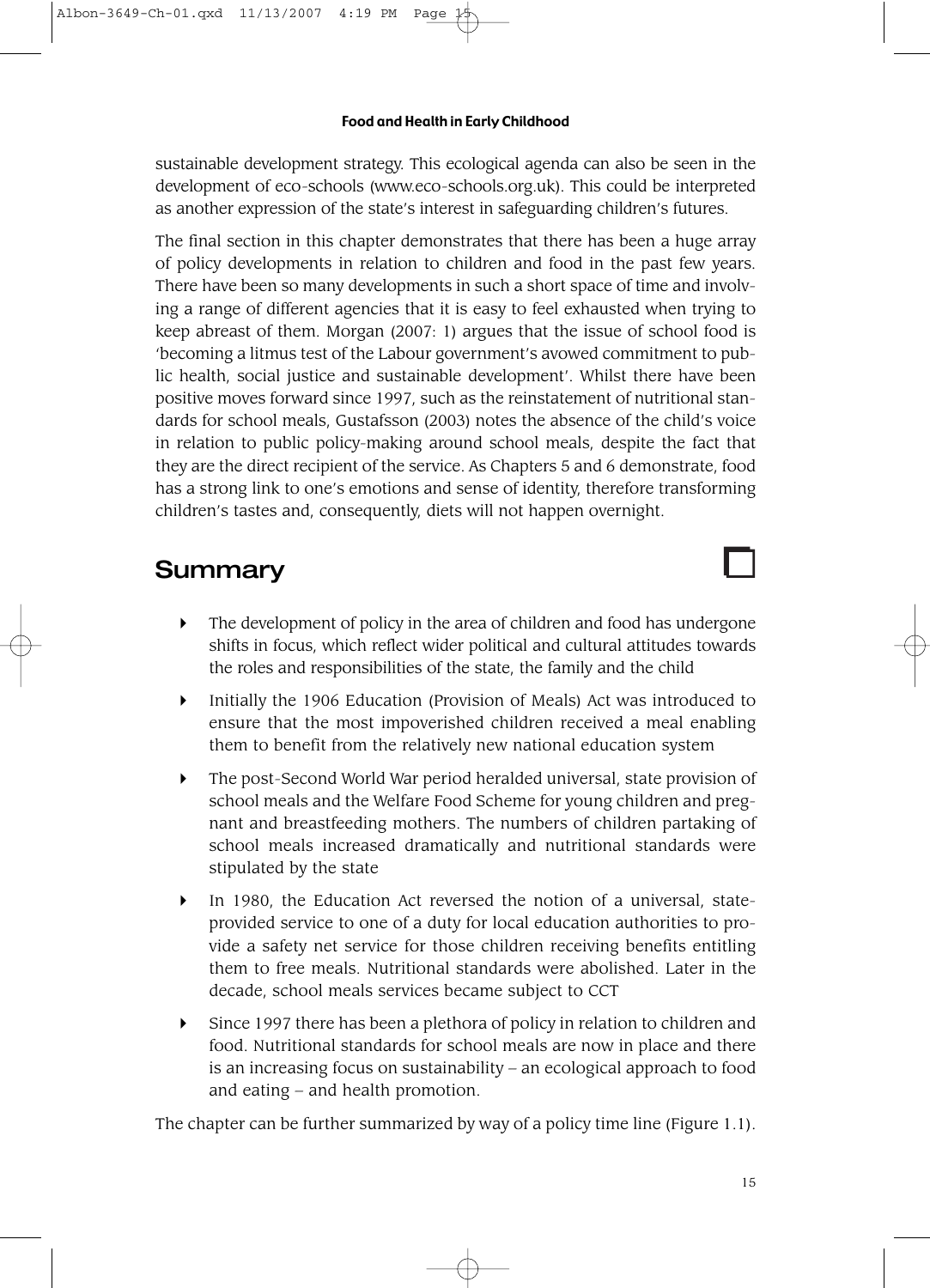**1906** The Education (Provision of Meals) Act introduced, giving authority to local education authorities (LEAs) to provide meals **1924** School milk introduced **1941** Welfare Food Scheme introduced for children under 4 years and pregnant and breastfeeding mothers. Nutritional standards for school meals set nationally **1944** The 1944 Education Act, section 49, made it a duty for LEAs to provide school meals for all children who wanted one. School milk made available to all **1971** Entitlement to free milk for children over 7 abolished **1980** Education Act, sections 22 and 23, gave LEAs the power to abolish school meals apart from those children entitled to a free meal. Nutritional standards abolished **1986** Social Security Act means children whose families received Family Credit are not entitled to a free school meal or milk **1988** LEAs had to put catering services out to compulsory competitive tendering (CCT) following 1986 Local Government Act **1992** Department of Health publishes 'The health of the nation' which includes public health targets around food and eating. Excellence in Schools published by the DfEE, aimed at helping schools become 'healthy schools' **1999** Department of Health report' Saving Lives: Our Healthier Nation, highlights the key role schools ought to play in educating children about health, including healthy eating, leading to the National Healthy School Standard (NHSS) **2000** Broadening of National Curriculum to include Personal, Social and Health Education **2001** National nutritional standards for school meals introduced. National Childcare standards, section 8, give guidance around the provision of food and drink in childcare settings **2002** Scottish Executive publishes Hungry for Success. Healthy Start replaces Welfare for Food Scheme and includes foods other than milk **2003** Birth to Three Matters includes 'A Healthy Child' as one of its four areas **2004** Department of Health publishes Choosing Health. Children Act 2004 implements the Every Child Matters' five outcomes, including 'Being Healthy' **2005** School Food Trust set up, comprising food experts, to advise the government. Food in schools tool kit introduced, which is intended to help schools towards the Healthy School standards and support the healthy living blueprint. The five-a-day school fruit and vegetables scheme is introduced. The government report 'Turning the tables' is published and recommends that food be procured in accordance with sustainable development principles **2006** New food based standards, set by School Food Trust, introduced across all schools **2007** The Early Years Foundation Stage is finalized with explicit references to young children's food and eating

**Figure 1.1** A time line of policy developments in relation to children, food and eating